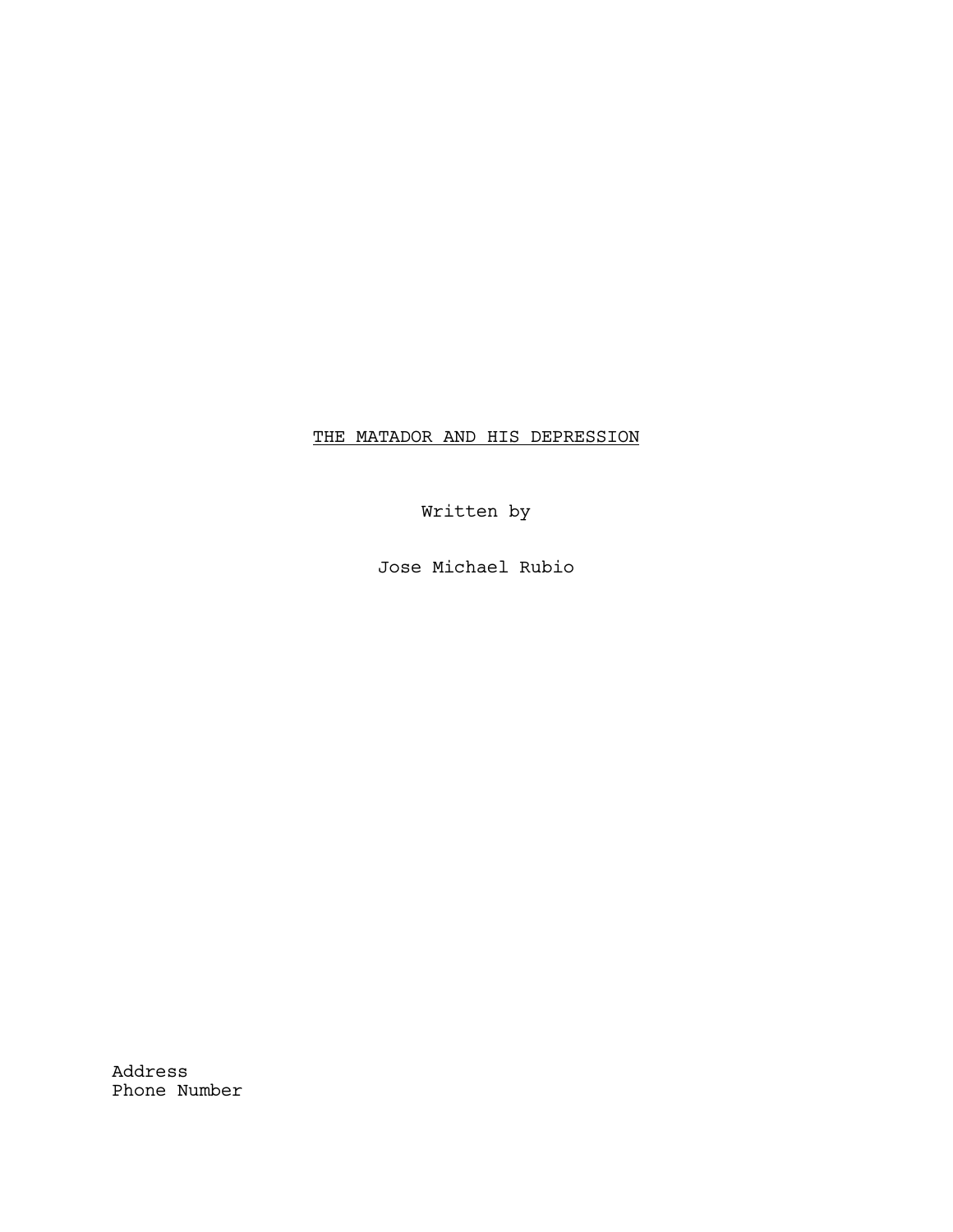# INT. THE LOBBY BEFORE THE STATDIIUM -NIGHT-

JOSE paces hastily from one end of the room to another, only stopping for a few moments, in mid-hesitation of a thought. \* The room is dreadfully dark and simple, the only source of  $*$ light is coming from the glaring lights of the area, which  $*$ <br>shines bright and blindly between the bars of the rusty metal  $*$ shines bright and blindly between the bars of the rusty metal  $*$ <br>gate The crowd's roars, screams, and cheers echoes inside the  $*$ gate.The crowd's roars, screams, and cheers echoes inside the \* empty, sandy room. Jose stops and turns towards the  $*$ prisonlike gates, then timidly walking towards. He leans his \* head on one of the bars of the gate, hiding one side of his  $*$ <br>face, hunched, unintimating, as if he is trying to hide  $*$ face, hunched, unintimating, as if he is trying to hide  $*$ <br>himself from the gaze of the light. He looks around the  $*$ himself from the gaze of the light. He looks around the  $*$ <br>staidum. staidum. \*

#### EXT. STAIDUM -NIGHT-

The stadium is empty, barren, and ancient, as if it was last  $*$ used in the days of the Romans; it's eerie silent, destroyed, \* all in complete ruin. It's dark, the sky is starless and  $*$ <br>moonless Jose is alone, he strains to gaze into the moonless. Jose is alone, he strains to gaze into the  $*$ <br>darkness. looking for a way out, but the only gate that  $*$ darkness, looking for a way out, but the only gate that  $*$ <br>exists be is leaning on. The walls of the area are short, a exists he is leaning on. The walls of the area are short, a \* little taller than Jose and he notices that.  $*$ 

### INT. THE LOBBY BEFORE THE STATDIIUM -NIGHT- \*

The roar of the crowd returns and the arena's glaring lights. \* Jose looks back at the room, intensely stare through dark,  $*$ contrasting shadows. There is no door. From the distance, in \* the arena, the sound of a wild's breast's deep breaths is  $*$ <br>board as well as its slow, sentident, and prepared page heard as well as its slow, confident, and prepared pace.

INT. THE LOBBY BEFORE THE STATDIIUM -NIGHT-

Jose looks down at the ground. The roar of the crowd gets louder and louder, cheering jose's name, Jose turns around, and looks around the room. It is empty, not even a door, the only thing in the room are the 4 walls, ceiling, and the sandy floor. Suddenly, Jose begins to sink as the walls creep closer to him. Almost as if the room was never changing in size to Jose's prospective, but the staudium, the ceiling continues to appear larger and larger to him. The breast roars from the staidium as it attempts to tackle through the gates, causing Jose to fall back. He is terrified, look back then and notices a door at a distance. He gets up and run towards the door, but that side of the wall is now moving away from him while the the other two sides are creeping closer and closer. Jose Sprints faster and faster towards the door.